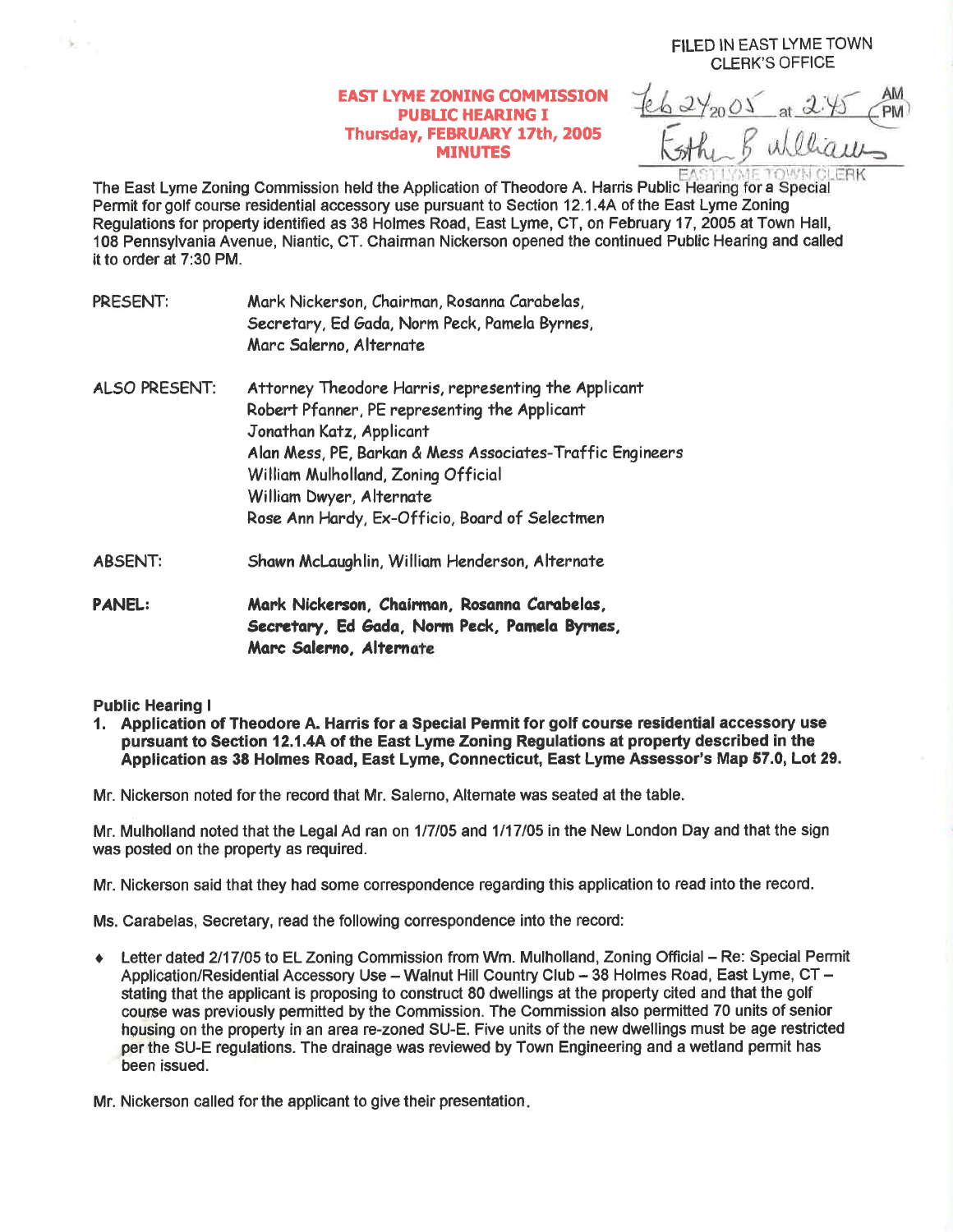Attorney Theodore Harris, representing the applicant said that the sign was posted at least 15 days before the original hearing date as required and that it was repainted with the new public hearing date. He submitted a picture of the posted sign. This was entered into the record as Exhibit 1.

Mr. Nickerson said that he was also entering the plans, dated - Revised through 1114105 into the record as Exhibit 2.

Attorney Hanis also submitted two different wetland permits that they received from the Conservation Commission. He noted that both involve principally road crossings. These were entered into the record as Exhibit 3. He continued that part of the units tonight require that they be restricted to elderly use. He submitted an amended document that takes into consideration this restriction stating that it is referred to in Section 10. This was entered into the record as Exhibit 4. He lastly submitted drawings of the elevations and floor plans of the units, which was entered into the record as **Exhibit 5**. He said that they would also be hearing from a Traffic Engineer later this evening and receive a report. He said that this application is for an additional 80 units of housing to be built as an accessory use to the golf oourse. He recalled to the Commission that this means that if the golf course is not built then there would be no housing. The golf course has to come first or there are no units. Part of the proposal lonight also results in the reduction of the size of the original clubhouse by the elimination of the banquet facilities. This overall results in the potential for a great reduction in the traffic impact. Community water and sewer as was originally proposed will serve the property. The first phase of the water has been approved by the DEP. The Town Water & Sewer Commission has approved this project. The sewer system is pending before the DEP and the mechanical portions have been approved and a draft permit is forthcoming in the month of April. He then introduced the owner, Jonathan Katz.

Jonathan Katz, 38 Holmes Road synopsized that in Fall 2002 he came before them for the golf course and it was approved in 2003. Finding that the financial backing was not readily there for a golf course, in June 2003 he applied for and was granted 70 units of housing under the active adult community status. While a lot of things have been done over the past two years, the golf course still is not built. He said that he has had to reduce the construction costs and add more housing. The clubhouse has been reduced to half of its original size and the tennis courts have also been eliminated. He said that he has kept the indoor/outdoor pools and walking trails. These units will be targeting people who like to have a second, seasonal home. They will have a minimal effect on the schools and traffic. He said that while he is cognizant of public comments, that this is necessary to complete putting the financial backing in place to do this project. His family has had a 54-year history in this Town and he seeks to continue it. He then introduced Robert Pfanner, Engineer for the project.

Robert Pfanner, 2 Feno Court said that he is the engineer for the project. He explained on the plan the changes that Mr. Katz had mentioned and where the 16 +3 triplexes and duplexes would be combined into the existing system. Seventeen smaller units would go where the clubhouse banquet facility used to be. The pool area has been moved to where the tennis courts were going to go. The golf course has few changes and the setbacks of the houses are the proper distances from the golf course.

Mr. Mulholland asked if there was a rendering of the new clubhouse that they could see. Mr. Katz presented a drawing and explained that it would now be a one-story rather than a two-story building The walkout basement would be for golf cart storage.

Mr. Gada asked if there would be any difference between the SU-E buildings and the regular ones. Mr. Pfanner said that the building materials and styles would be the same. The SU-E units would have a master bedroom on the first floor.

Mr. Katz explained the floor plans stating that they would have finished basements with walkouts and would be in the 2700-2900 sq. ft. range. All of them would have a golf course view.

Mr. Salerno asked if the five units that will have to be active adult units would be grouped closer to the other SU-E units.

Mr. Katz said that they could put them closer to the others as the other SU-E units are all closer to the pool and amenities so that the walk is shorter.

Attomey Harris introduced Alan Mess of Barkan & Mess Associates, lnc., Traffic Engineer for the project. Alan Mess, PE and President of Barkan & Mess said that he and his firm have specialized in traffic engineering for 25 years. He was asked to evaluate the traffic that would result from this development. He said that he compared the changed project to his original report especially with respect to the fact that the banquet facility has now been removed. The traffic that would have been associated with events held at that facility is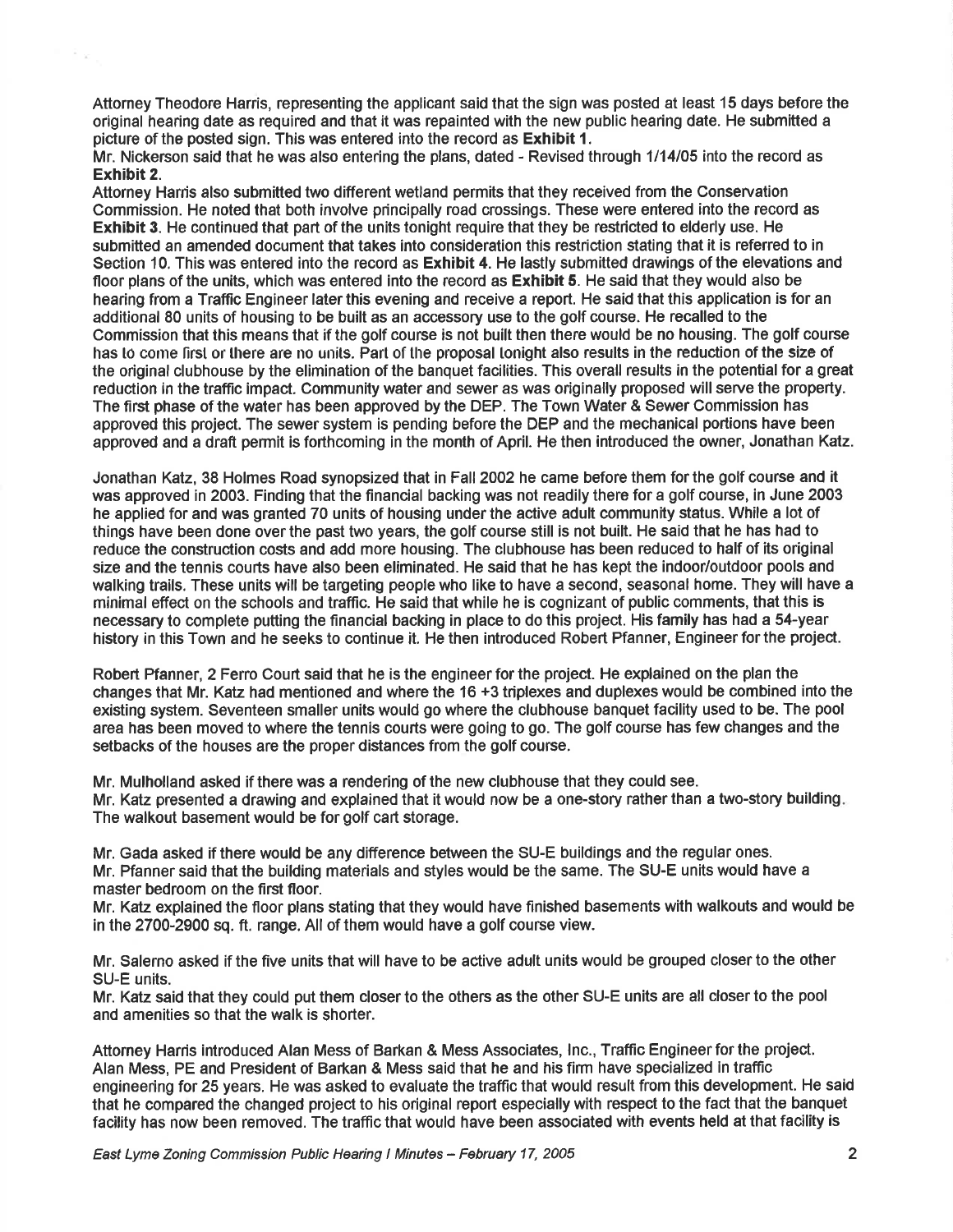no longer a factor and greatly reduces the impact. He summed that there would be minimal impact of this development on the area roads. He explained that the report that they had was based upon 100 additional units and the number was now 80 units. He submitted an updated traffic report dated 2/16/05 which was entered into the record as Exhibit 6.

Mr. Salerno asked if the traffic study had taken into consideration the road improvements.

Mr. Mess said yes.

Mr. Pfanner noted that the road improvements would be from the upper drive of Holmes Road to the Salem Turnpike in Montville. The Salem Turnpike is 22' in width. He noted that these improvements were agreed to on the previous application and will be done.

Aftorney Harris explained the detailed standards of Section 25.5 of the Regulations and how the density was calculated. The density calculation would allow 122 units and they are proposing 80. He said that including the golf course that there is close to 800/o open space. He noted that they are also providing 254 parking spaces including the garages.

Mr. Pfanner explained the lighting. He said that they would have 12'-13' high light poles that would be placed every 300' all the way to the back as it is a long dark road.

Ms. Carabelas asked about foot traffic on Holmes Road.

Mr. Pfanner said that there really is not much as it is a steep road and the project will have an internal trail system that people will use.

Mr. Katz showed the trail system on the plan and said that it could also be used for horses and that it would connect to the Nehantic forest. During the winter it could be used for cross-country skiing. He cautioned however that he would not want anyone on the golf course area.

Ms. Carabelas asked if the power lines are above ground. Mr. Katz said yes however the utilities would be under ground.

Mr. Nickerson asked about fire protection and school buses.

Attorney Harris said that the school buses do not enter the property as it is private property. The students, if any, would have to walk up to the bus stop. He offered as a comparison Pondcliff where he resides and the fact that there are perhaps six school age children total there.

Mr. Pfanner said that the two cul-de-sacs are a bit tight but the rest of the area is large enough to accommodate the fire trucks.

Mr. Nickerson explained the process for comments from the public and called for those who wished to speak in favor of the application.

Bob Jones, 5 Applewood Common said that he thinks that this would be a really nice project for this Town in terms of all of the aesthetics it would provide. He said that they heard about the fire truck and explained that we have a new fire truck coming that gets around the Pine Grove area and will certainly be okay here. He added that this will be phenomenal with regard to the tax base and with Holmes Road widened, traffic will not be a problem.

Dave White, 20 Nathan Hale Road, East Lyme said that he lived in Salem for seven years and he is sure that they heard the story about the golf course there. The people who wanted to build it ended up getting sued and backed out and the Town lost the golf course and the property eventually went to the Nature Conservancy. The Town of Salem hired a group to do a study to present things to them that could be done to enhance the Town and the tax base. The study came back and cited that the Number ONE thing forthe Town to do was to bring a golf course in - and they had earlier killed it. The moral of the story here is that this is a great idea for this Town and he supports it and thinks they should support it and not lose it.

Mr. Nickerson called for anyone else wishing to speak in favor of the application  $-$ Hearing no one -

He called for anyone wishing to speak against the application  $-$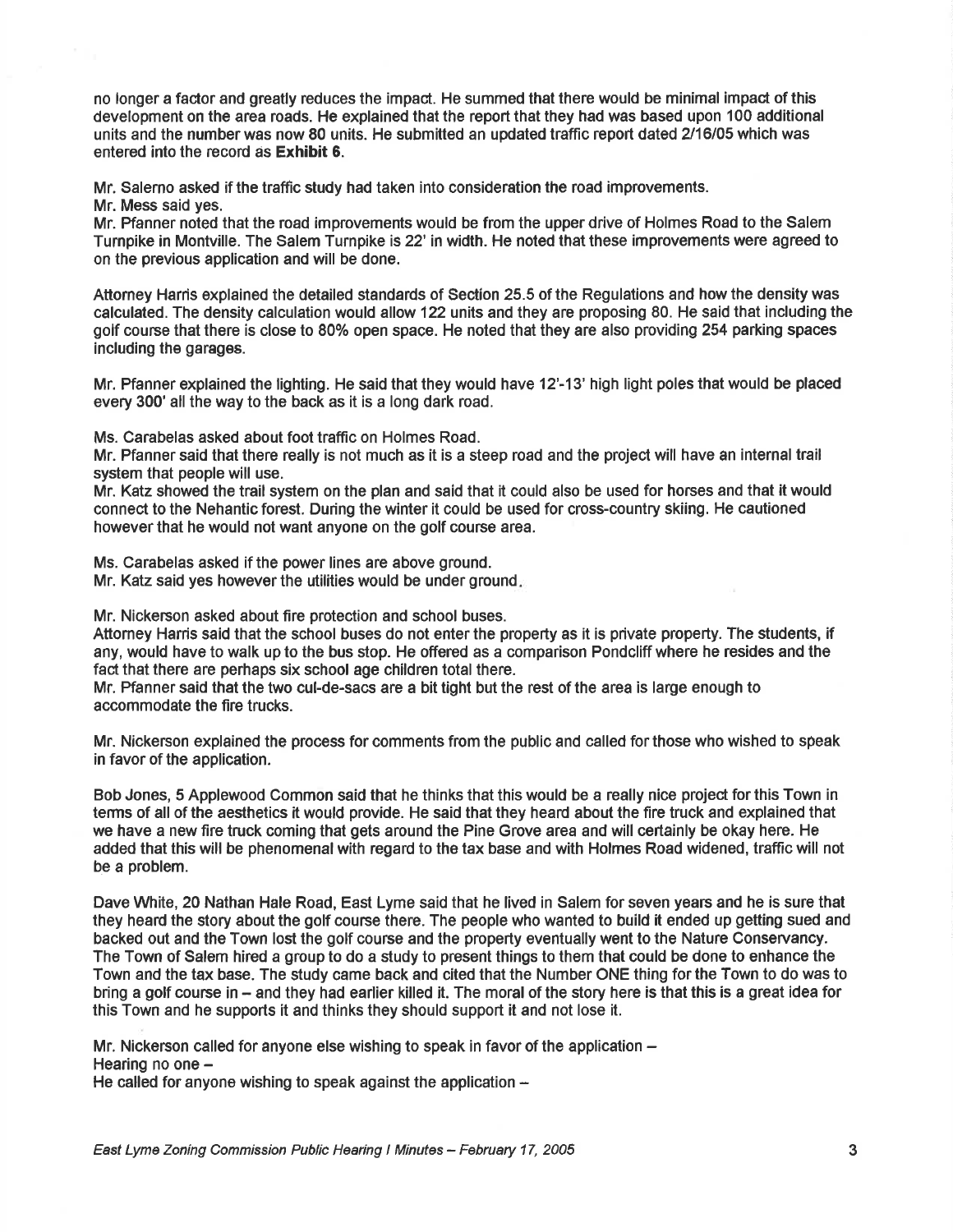Mark Butterfield, 6 Upper Walnut Hill Road said that he has been here two times before since 2002 and that they have granted two special permits previously and the construction has not started in the two years. He feels that the applicant has not met the conditions of the special permit and that the time has expired. He also thinks that the explanation on the density and the underlying zone with the elderly calculation sounds like double dipping to him. A year ago they passed the residential use being an accessory to the golf course and this was to make sure that the golf course was put in prior to the residential development. There is still NO golf course there and he expects that they will enforce this as written regarding both the density issue and the golf course.

Terry Casey, 55 Holmes Road said that he has lived on Holmes Road for 27 years. He bought his original house from Bob Pfanner. He said that he sees the traffic as a major concem and he would like Zoning to consider the total impact of the traffic on Rte. 85. All of the roads there are country roads. They are very narrow with sharp S-turns. lt is hard to do a traffic study and project it to traffic generated by these three projects that will take place on this property. He said that he estimates 30,000 rounds of golf per year here and that the traffic would be considerable. He also said that there is no shoulder and no place for people to walk on Holmes Road. They need to consider the safety.

Ron Capozza, 19 Holmes Road said that in June of 2003 they voted to change the zoning of part of this land to SU-E. According to their bylaws work has to be started within one year or an extension had to be in place by this Board. He said that he did not see an extension put in place by this Board and asked for an explanation about this. The extension would be granted if partial buildings or structures had been started.

Mr. Mulholland said that there was no extension requested and therefore not granted. He said that he would seek an opinion from the Town Attorney to see if they are compliant and if it is found that they are not, then they would have to re-apply.

Mr. Capozza continued that they were told two and a half years ago that they would have a large banquet facility and a championship golf course and nice housing. Now they have no banquet facility, a golf course and another 80 units of resort-targeted, age restricted housing? We've come a long way however he does not see where three-family housing fits into that area or the underlying area.

Stephen Slavtcheff, 33 Upper Walnut Hill Road said that he has lived here since 1960. He said that he has supported this project previously. He thinks that with three-tier units that they are going to be in demand by the casino workers. They could put two to three families in one unit there. This is a problem in Norwich and the surrounding Towns. lf you approve this, then you should also approve the Oswegatchie Hills project because as least that was Affordable Housing. We don't want this. lt is not reasonable to expand the condos. The golf course has been on paper for two and a half years and nothing has been done. You will keep expanding the housing before you see the golf course. Where are all of the tax dollars that all of this was supposed to bring in. You'll be bringing in people here who will tell you that they are taxpayers and they will demand services and who is going to pay for all of this? What if the condominium fails. The Town will have to provide services. Think about this. He said that he would say more but others have already covered it.

Patricia Butterfield, 6 Upper Walnut Hill Road said that almost three years ago Mr. Katz met with them and told them that they were going to have an elaborate golf course and some limited housing and he assured them that he had the flnancial backing to get this done. Very recently he sent them another lettertelling them that he was naiVe and he did not have the financial backing and that he needed to get the Zoning Board to approve what he is requesting tonight. She said that they are really not opposed to the golf course but rather their biggest concern is his continually requesting changes and what is going to happen with the housing. Others have touched on issues she was going to discuss. She is very concerned with the traffic issue and going up and down Holmes Road. lt is narrow, they do not have sidewalks, and there are bicycle riders and horseback riders who utilize the road on a regular basis. lt is a narrow road and you cannot pass two cars at once on it. The sign that was supposed to be changed was not changed until the last minute regarding the new date of the public hearing. Also, it does not appear that significant work was done to accommodate the specifics of the previous permits. The area is very rural. She said that she does realize that people can do what they want with their property as long as they follow the Zoning regulations.

Maureen Bell, 18 Upper Walnut Hill Road, said that she was not sure if they said that this public hearing was opened and continued at the last meeting or if it was cancelled.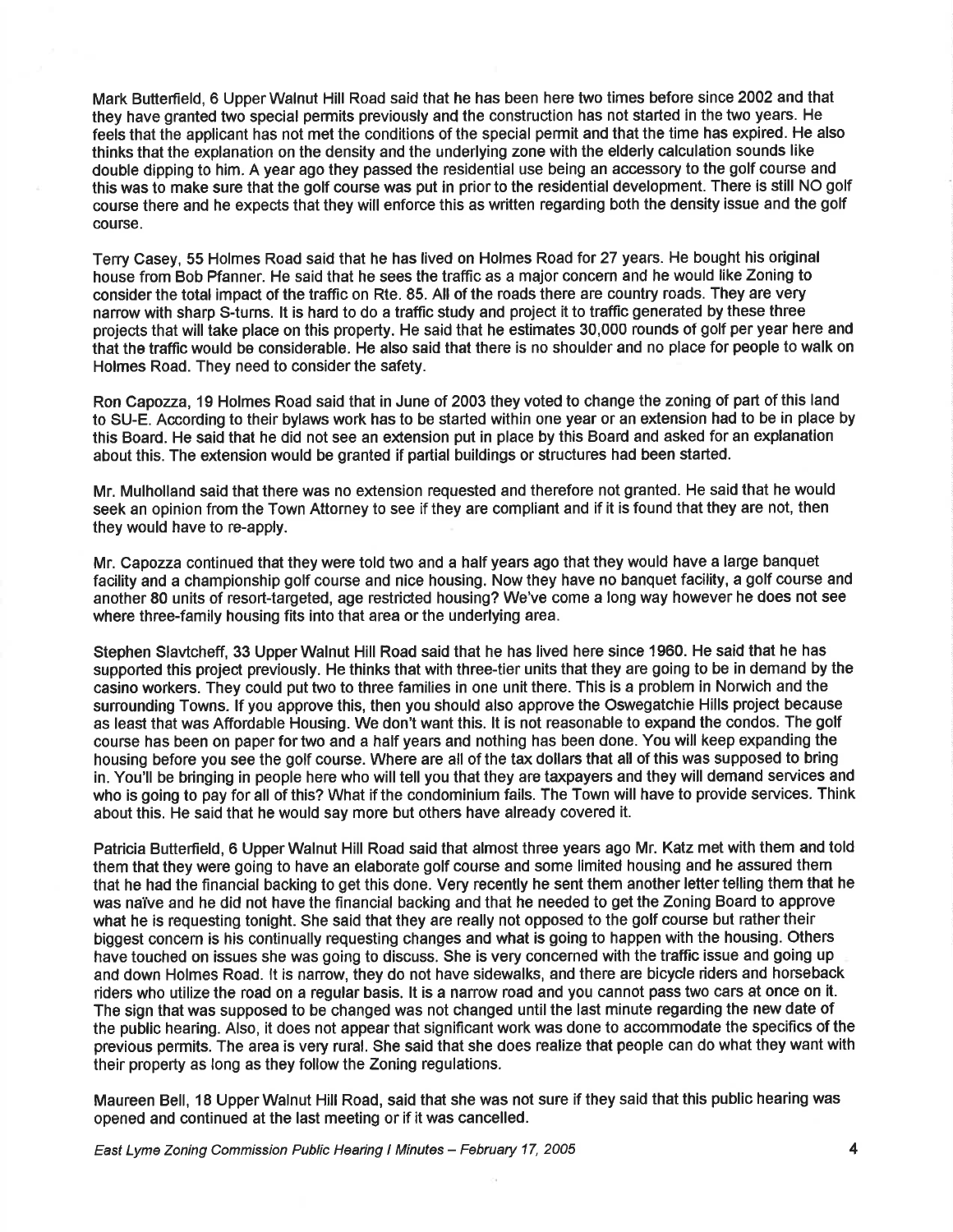Mr. Nickerson said that it was opened and continued.

Ms. Bell continued that she agrees with what was said previously about the density issue. lt looks like double dipping to her no matter how you look at. Holmes Road is very narrow and she has two children who use the road. They have horses and ride there, as do others who live in the area. She said that she is also very concemed with the 'intent' of what is going to be done there. lf the 'intent' does not come to pass then what will be done. She said that she was making the point that there can be a great difference between what is said and what the 'intent' is versus what finally does happen.

Andrew Radynski, 15 Upper Walnut Hill Road said that his house is on an S-turn and that he has had to rebuild the stone wall in front of his mother's house which is next door to his. He has had to do this twice, not in snowy or bad weather but in good weather when someone who has had a few beers, came flying down the street and hit the wall. With the additional traffic they will have to widen the road and that will take land from the people who live there. He said that he would like to say a few things about the letter that Mr. Katz sent to them. He sald that the sign has been out there for about two years announcing the golf course. On Monday morning that sign was changed to say that the public heafing was changed to February 17,2005. lf he had not been out walking then he would not have known about this meeting. lf a few of the people who live up there were not retired, then no one would have known about this meeting. He said that they should put it in the paper or something to get the word out. He said the letter that Mr. Katz sent to them said that there is 'zoning structure on the books'that would allow them to build hundreds and hundreds of units however, they are not doing that at this time. 'At this time' – what does that mean? – How far is this going to go? It was also noted that they do not have more land unless someone wishes to sell to them. What does this all mean - will we have housing and a minimal golf course? He said that he does not want more housing and that he is against this project.

Mr. Nickerson asked if anyone else wished to speak regarding this application  $-$ Hearing no one – he asked if there was any rebuttal from the applicant.

Attorney Harris said that there has been extensive discussion on the density calculation and that it is based on the SU zone and that he still fells that it was done correctly as they have done it. Second, there is some question of if work has been done. lt is obviously a factual question and there was extensive work begun with the initial application and thereafter. He said that they would be happy to provide Mr. Mulholland with the details on the activities and the timing of them with respect to the permits.

Ms. Carabelas asked if they planned on applying for an extension due to no structures being up there. Attorney Harris said no, as there has been substantial moving of earth and other work and it does not require both, as he reads the regulation.

Mr. Mulholland suggested that they entertain what he is giving them and that they go from there once they see what it is.

Attomey Hanis said that they heard extensive discussion on traffic and if it is found necessary, the STC will review this and make recommendations if appropriate.

Mr. Mess, Traffic Engineer said that they based their study originally on 100 units and there are now only 80. They also originally wanted Holmes Road improved to Route 85 and suggested that the traffic flow in that manner. Agreeably, Holmes Road is a rural road that is narrow and winding. He said that if he had children and lived there that he would encourage them not to play or ride in the road. He added that most of the posted speed limits there are 25 MPH.

Ms. Carabelas said that no one polices that though. She asked if he saw an increase in the traffic. Mr. Mess said that the roads are very lightly traveled and if you have 10 cars on them now and you get 20 them it does seem like an increase for this area because they are so lightly traveled.

Mr. Katz said that he wanted to thank everyone who spoke up. He said that he appreciates their opinion on these things and that he has continuously tried to keep his neighbors updated on what is going on and that he sent the letter so that they would know about this public hearing if they did not see the sign. He said that his sister has horses and that he realizes that the area is rural and that he is trying to provide trails that people can use and where kids can be safe. Someone expressed concem about the condo units and the number of people who would live in them. He said that they are not small units, they are rather large and that they would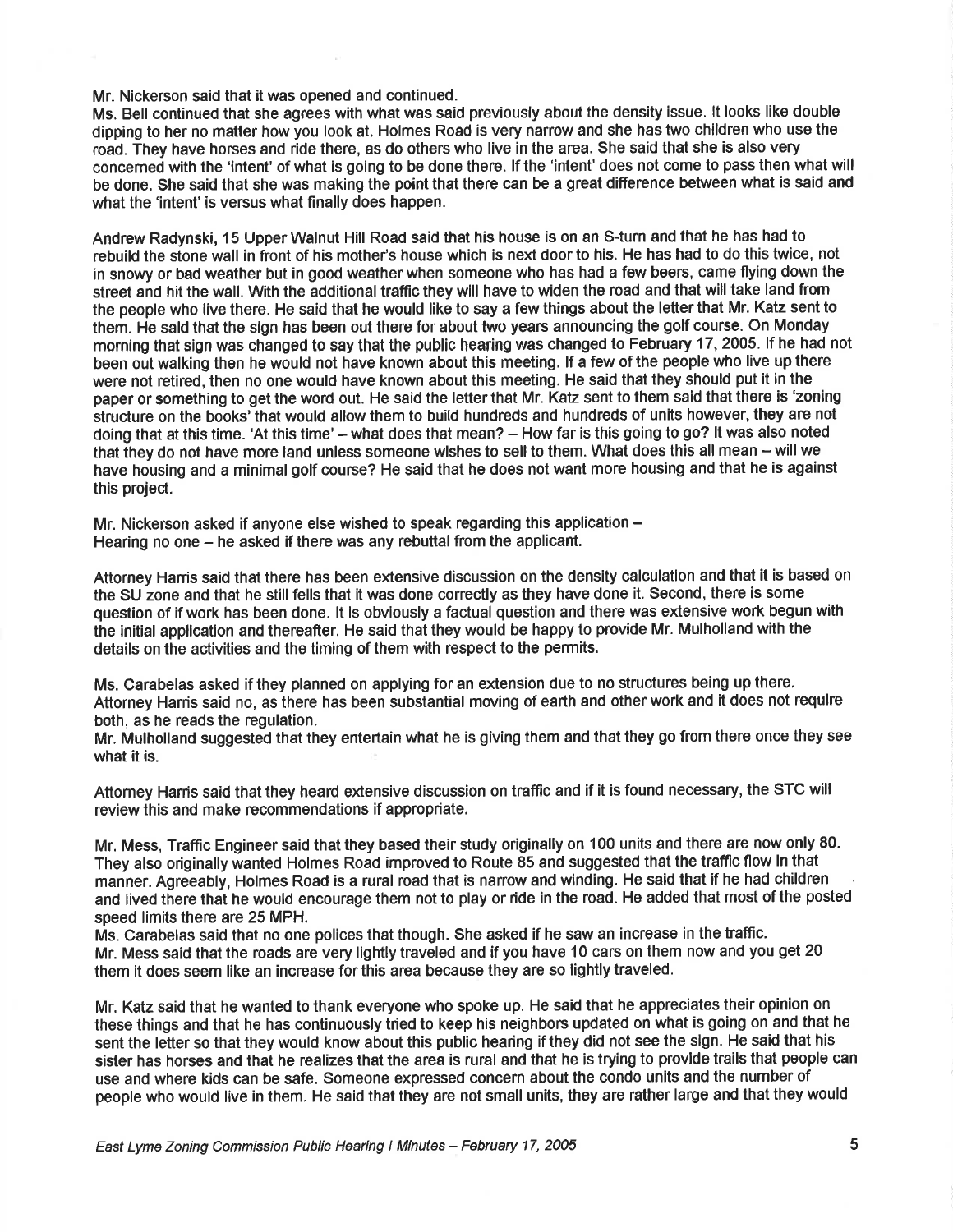be premium units on a golf course. They will not be inexpensive units. He said that they would have to pay for the amenity of the golf course. The only way that the golf course can get off the ground is with more housing.

Mr. Nickerson asked Mr. Katz if this was old family property.

Mr. Katz said yes, since 1951.

Mr. Nickerson said to Mr. Katz that if he did not have this love and passion for golf to put this golf course together, how many houses could he put in this type of acreage.

Mr. Katz said that in total they have about 340 acres of property including the property in Montville. lf they were to assume 2-acre zoning it would be about 170 units technically although there would be topography and other issues. However, under other applications, with over 300 acres, they could have 500 to 600 units and leave 60% or more of open space. He cautioned that he does not have the where with all to continue to pursue that and that it would have to be some other developer who would be doing that if it comes to that. He said that he does not want it to come to that.

Ms. Carabelas said that when he said that he would have to put 70 units in to do the golf course  $-$ Mr. Katz said it was 80 units.

Ms. Carabelas asked how these extra 80 units were going to give him the extra money to do the golf course. Mr. Katz explained that the investors come in and look at the total number and the golf course alone will cost \$10-\$12M. lt costs money to build homes and you make a profit on them. They look at this and figure out if this profit is enough to offset the \$10M-\$12M that you have to sink in up front to build the golf course. lt's the time value on these homes and they will not be built in one year – they have a five to seven year build out. There is a large cost factor and it is the reason why there are not a lot of golf courses being built. He emphasized that these 80 units cannot be built or under construction until the golf course is built.

Attorney Harris said that he would highlight some issues. They recognize that the roads are rural in the area. They have not heard that they are not safe, they have heard that they have to drive slowly and they all know this. He reminded them that they approved a larger scale project for this area with a full banquet facility and that with the cunent scaled down plan, there will be an even lesser impact on the traffic in the area and the neighborhood as well. He also said that any information and affidavits regarding the timing and nature of the work with respect to the permitting would be supplied to Mr. Mulholland as stated earlier.

Mr. Nickerson said that he saw some hands up in the back and because he did not want to cut them off, he would invite them to speak but would ask that they not repeat things that have been said previously.

Ron Capozza, 19 Holmes Road said that he would like to submit to them their Section 12A-3-5 of the regulations. This was entered into the record as Exhibit 7. He also said that the traffic that forms on Route 85 during the summer would go through the back way and cut through Walnut Hill and Grassy Hill so that they don't have to wait and it would cause the rural roads problems.

Mark Butterfield, 6 Upper Walnut Hill Road said that he would like to clarify for the record what Attorney Harris said about the density regulations and how they have been discussed at great length. These regulations are our regulations and they belong to the Town and they belong to the people. He said that he has been to every meeting on this subject and that he has not heard the word 'community' defined as a separate parcel just relating to the SU piece of property. The word 'community' applies to both the SU and SU-E and he has checked all of the records and nowhere has he found it specified. He said that he finds it unfair to not include them in the density calculation.

Bob Jones, 5 Applewood Common said to everyone that if this project does not go through and he has to sell this property then this could be another Oswegatchie Hills up there and there would be nothing that you could do about it. He thinks that this is something that they should all be thinking about.

Ms. Carabelas asked if another developer would have to come before them. Mr. Mulholland said that it depended upon how they wanted to exercise the existing permits that have already been granted.

Andrew Radynski, 15 Upper Walnut Hill Road said that this sounds like blackmail to him - telling them that if they don't approve this then there would be all sorts of houses up there. Mr. Nickerson said that was not what was said - he just asked Mr. Katz 'what if'.

East Lyme Zoning Commission Public Hearing I Minutes - February 17, 2005 6